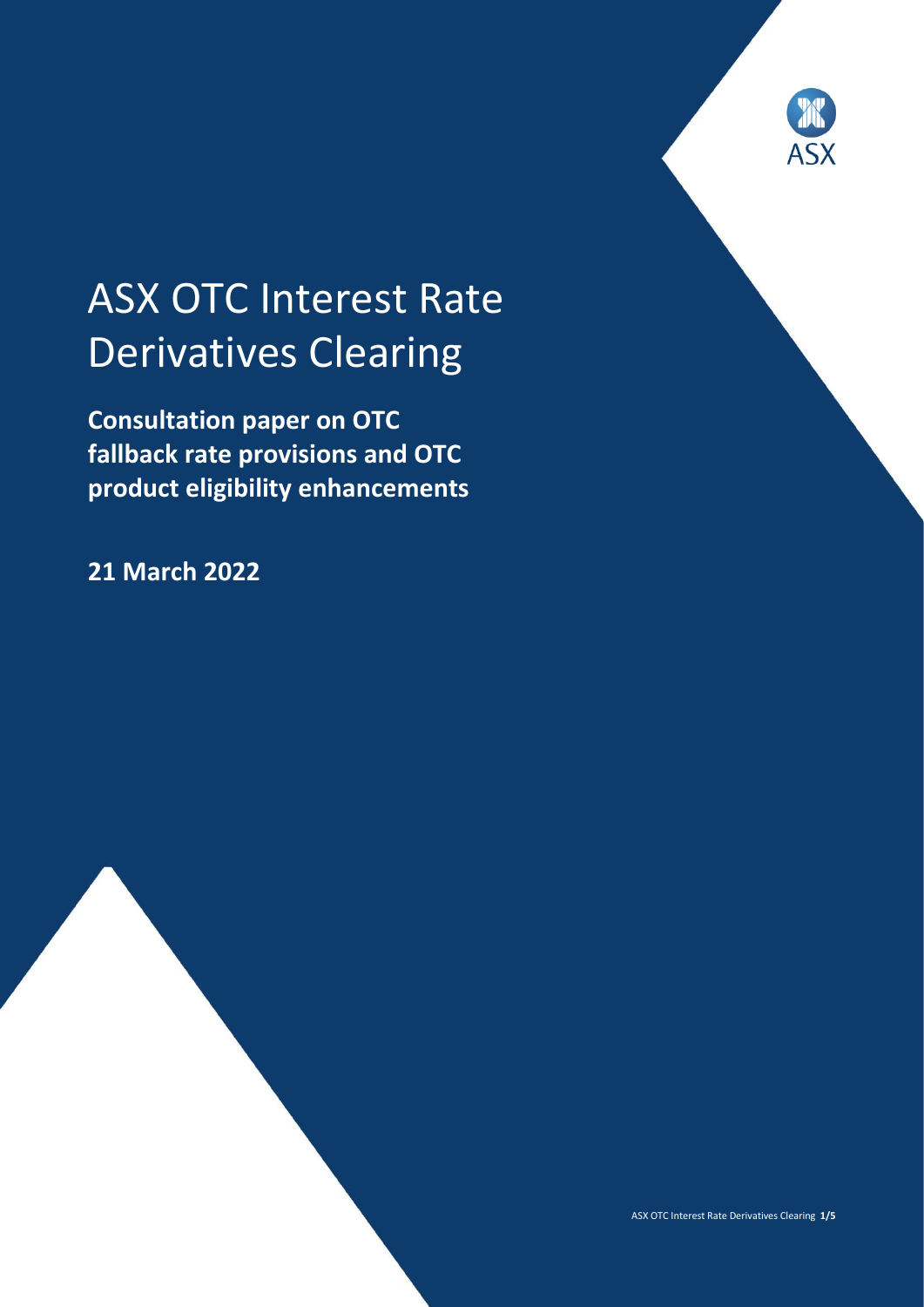#### **Invitation to comment**

ASX is seeking submissions on the issues canvassed in this paper by 29 April 2022. Submissions should be sent to: **E** allan.mcgregor@asx.com.au

If you would like your submission, or any part of it, to be treated as confidential, please indicate this clearly. All submissions will be provided to regulators on request. They may also be published on the ASX website, unless they are clearly marked as confidential or ASX considers that there are reasons not to do so.

ASX is available to meet with interested parties for bilateral discussions on these matters.

#### **Contacts**

For general enquiries, please contact:

#### **Allan McGregor**

Senior Manager, Rates

- **T** +61 (0)2 9227 0814
- **E** allan.mcgregor@asx.com.au

Media enquiries, please contact: **David Park** Corporate Communications Adviser

**T** 02 9227 0010

**E** david.park@asx.com.au

#### **Version 1.0**

## **Contents**



| <b>Introduction</b>                                                         |   |
|-----------------------------------------------------------------------------|---|
| <b>Proposed OTC Rule and Handbook Amendments</b>                            | 3 |
| Implementation of fallback rate provisions under the 2021 ISDA Definitions3 |   |

Next Steps 5

*.*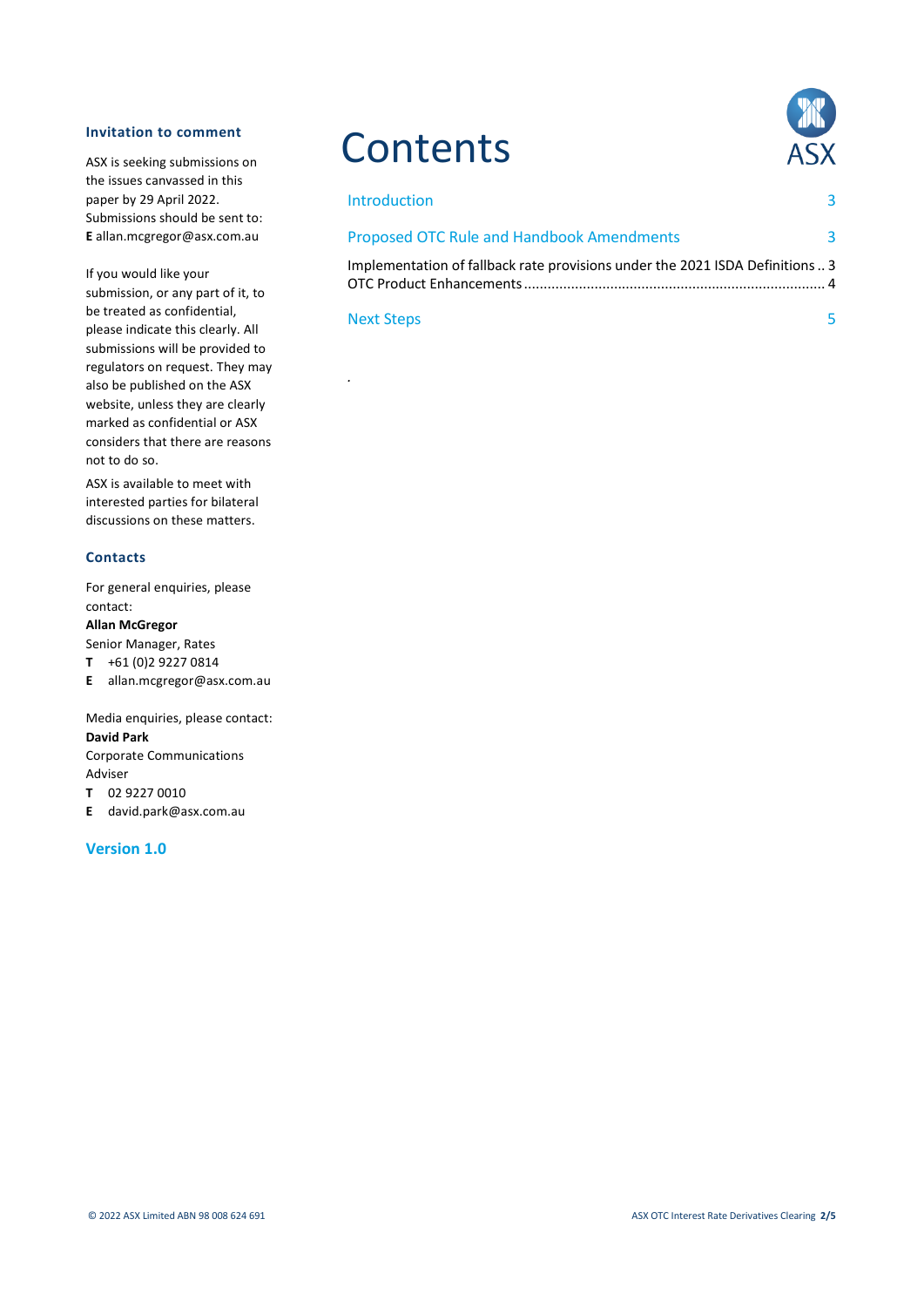

# ASX OTC Interest Rate Derivatives **Clearing**

### Consultation on OTC fallback rate provisions and OTC product eligibility enhancements

#### 21 March 2022

#### **Introduction**

This consultation paper covers two topics. First, ASX Clear (Futures) (**ASX**) is consulting on the implementation of benchmark fallback rate provisions in relation to the OTC interest rate derivatives products cleared by ASX, in accordance with the global benchmark reform agenda. For the purpose of providing fallback rate certainty in the event of an Index Cessation Event or an Administrator/Benchmark Event for BBSW and BKBM, ASX proposes to implement the fallback rate provisions for the BBSW and BKBM benchmark rates set out in the 2021 ISDA Definitions to both new and legacy trades.

Second, ASX also proposes to introduce OTC product enhancements to support:

- The Actual/Actual ICMA Day Count Convention to support clearing of Assets Swaps.
- IMM AUD roll convention, the industry convention to enable swaps to roll on ASX's bank bill futures dates.

ASX's proposed amendments to the ASX OTC Rules and Handbook outlined in this Consultation Paper are included as Schedule 1.

This consultation paper seeks feedback from stakeholders on the proposed amendments to the ASX OTC Rules and Handbook to implement these changes. Subject to consultation feedback and regulatory clearance, it is expected that the amendments to the ASX OTC Rules and Handbook will be implemented effective 27 June 2022.

Responses to this Consultation Paper should be submitted to ASX by 29 April 2022.

#### **Proposed OTC Rule and Handbook Amendments**

#### **Implementation of fallback rate provisions under the 2021 ISDA Definitions**

While investments have been made in Australia and New Zealand to continue the robust production of the BBSW and BKBM benchmark rates, ASX is proposing to adopt a globally consistent approach to implement fallback rate provisions to meet market expectations of fallback rate certainty in the event of an Index Cessation Event or an Adminstrator/Benchmark event.

On 23 October 2020, ISDA launched its IBOR Fallbacks Supplement<sup>1</sup> and IBOR Fallbacks Protocol<sup>2</sup> which amended and supplemented ISDA's standard definitions and facilitated arrangements to incorporate robust contractual fallbacks for derivatives linked to certain inter-bank offered rates (**IBORS**). On 4 October 2021, ISDA launched the new 2021 ISDA Interest Rate Derivatives Definitions (2021 ISDA Definitions) which, amongst other changes, incorporated the Fallbacks

.

<sup>&</sup>lt;sup>1</sup> ISDA IBOR Fallbacks Supplement is available here[: http://assets.isda.org/media/3062e7b4/23aa1658-pdf/](http://assets.isda.org/media/3062e7b4/23aa1658-pdf/)

<sup>&</sup>lt;sup>2</sup> ISDA IBOR Fallbacks Protoco[l assets.isda.org/media/3062e7b4/08268161-pdf/](http://assets.isda.org/media/3062e7b4/08268161-pdf/)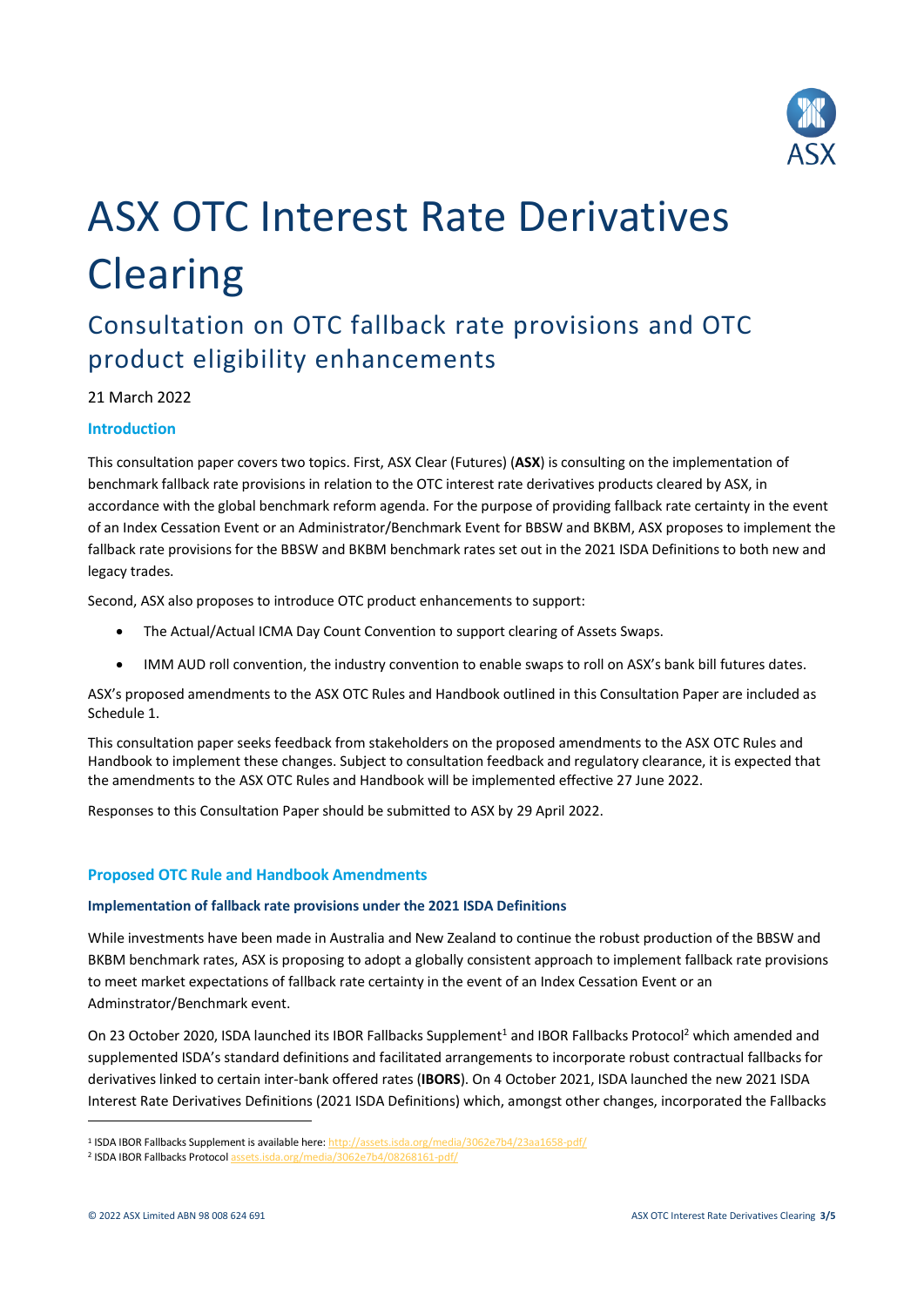

Supplement and IBOR Fallback Protocol. Further, on 16 December 2021, the 2021 ISDA Definitions were amended to add fallbacks to a number of IBOR Rate Options including NZD denominated benchmark rates.

Accordingly, following the incorporation of the 2021 ISDA Definitions in the ASX OTC Rules and Handbook on 4 October 2021, ASX proposes to amend the ASX OTC Rules and Handbook to implement the fallback rate provisions for the BBSW and BKBM benchmark rates set out in the 2021 ISDA Definitions to both new and legacy trades effective 27 June 2022. As a result, all OTC Open Contracts (whether cleared by ASX prior to, on or after 27 June 2022) will be treated as if they incorporated the relevant fallback provisions contained within the 2021 ISDA Definitions. That means (subject to the OTC Rules or any specific actions determined by ASX in its absolute discretion), ASX will apply any Permanent Cessation Fallback under the 2021 ISDA Definitions to an OTC Open Contract affected by an Index Cessation Event or Administrator/Benchmark Event.

ASX's proposal outlined above is consistent with the approach taken for bilateral derivatives transactions under ISDA documentation and the implementation frameworks of other global CCPs clearing Interest Rate Swaps.

#### *Key ASX OTC Rules and Handbook References*

OTC Rules: 1.10 (OTC Terms)

Schedule 2 – 3.10 (Permanent Cessation Fallbacks)

#### *Consultation Questions*

- 1. Do you support ASX treating all cleared transactions (including legacy trades) as if they incorporated the relevant fallback provisions contained within the 2021 ISDA Definitions?
- 2. ASX's proposed approach is intended to be consistent with the approach for bilateral transactions and with the approach taken by other CCPs. Do you support this approach? If not, please indicate why.
- 3. Are there other ancillary matters that should be addressed in ASX's proposed amendments to the OTC Rules and Handbook?

#### **OTC Product Enhancements**

In response to OTC Participant feedback, ASX proposes to introduce the OTC product enhancements outlined below effective 27 June 2022.

#### Asset Swaps with Actual/Actual. ICMA Day Count Convention

ASX recognises that there has been an uptick in OTC transactions in Asset Swaps<sup>3</sup>. To support the activity of OTC Participants and their OTC Affiliates and clients, ASX proposes to extend its eligibility criteria to include the Actual/Actual ICMA Day Count Convention in addition to the Actual/Actual ISDA Day Count Convention. The Actual/Actual ICMA Day Count Convention divides the actual number of days by the actual number of days in the coupon period multiplied by the frequency. The Actual/Actual ISDA Day Count Convention divides the actual number of days in a leap year by 366 and the actual number of days in a standard year by 365.

1

<sup>&</sup>lt;sup>3</sup> Where a physical bond (e.g. semi government security) and an associated interest rate swap are transacted at the same time.